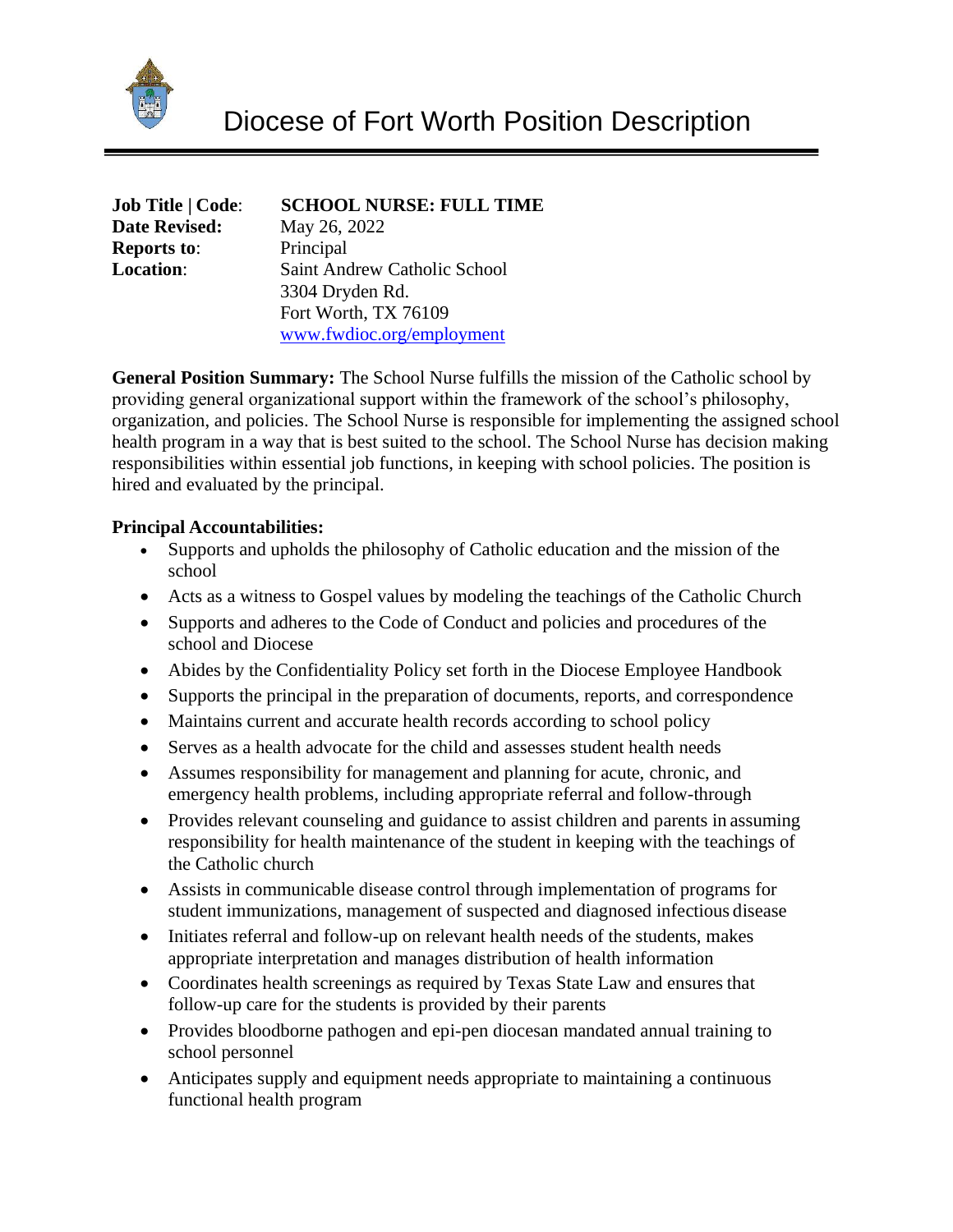

- Allocates appropriate job functions and assume responsibility for supervision of school staff or substitute nurses
- Meets staff development guidelines as set forth by the Diocese/local administration
- Demonstrates professionalism in conduct, demeanor, and work habits
- Maintains a work schedule that maximizes availability to the school, students and staff

# **Working Conditions and/or Physical Requirements:**

- Required to work some nights and weekends
- Required to manage high to moderate levels of emotions
- Required to work a minimum of a full school day
- Required to work in standard office and school conditions
- Required to lift or carry office supplies, furniture, and equipment to a minimum of 35 pounds
- Required to maintain composure and avoid inappropriate displays of emotion
- Required to sit, stand, bend, stoop, reach, grab, pull, hear, see, and speak on a daily basis
- Required to perform repetitive physical tasks such as computer keyboarding, writing, and reading

#### **Travel Requirements:**

- Occasional travel to diocesan training will be required.

#### **Education and Experience Preferred:**

- Registered Nurse, RN, licensed to practice in the state of Texas
- Obtain Certification for CPR/AED, a state vision, hearing, spinal, and Acanthosis Nigricans screener

#### **Knowledge and Skills Preferred:**

- Knowledge of the basic teachings of the Catholic Church
- Knowledge and skills necessary in health appraisals for identifying student health problems
- Knowledge of Microsoft Office applications
- Knowledge of use of office equipment
- Able to communicate effectively in both written and verbal form
- Able to work well with others in the school community
- Skill in handling multiple tasks simultaneously
- Skill in organizing and relating information in an understandable format